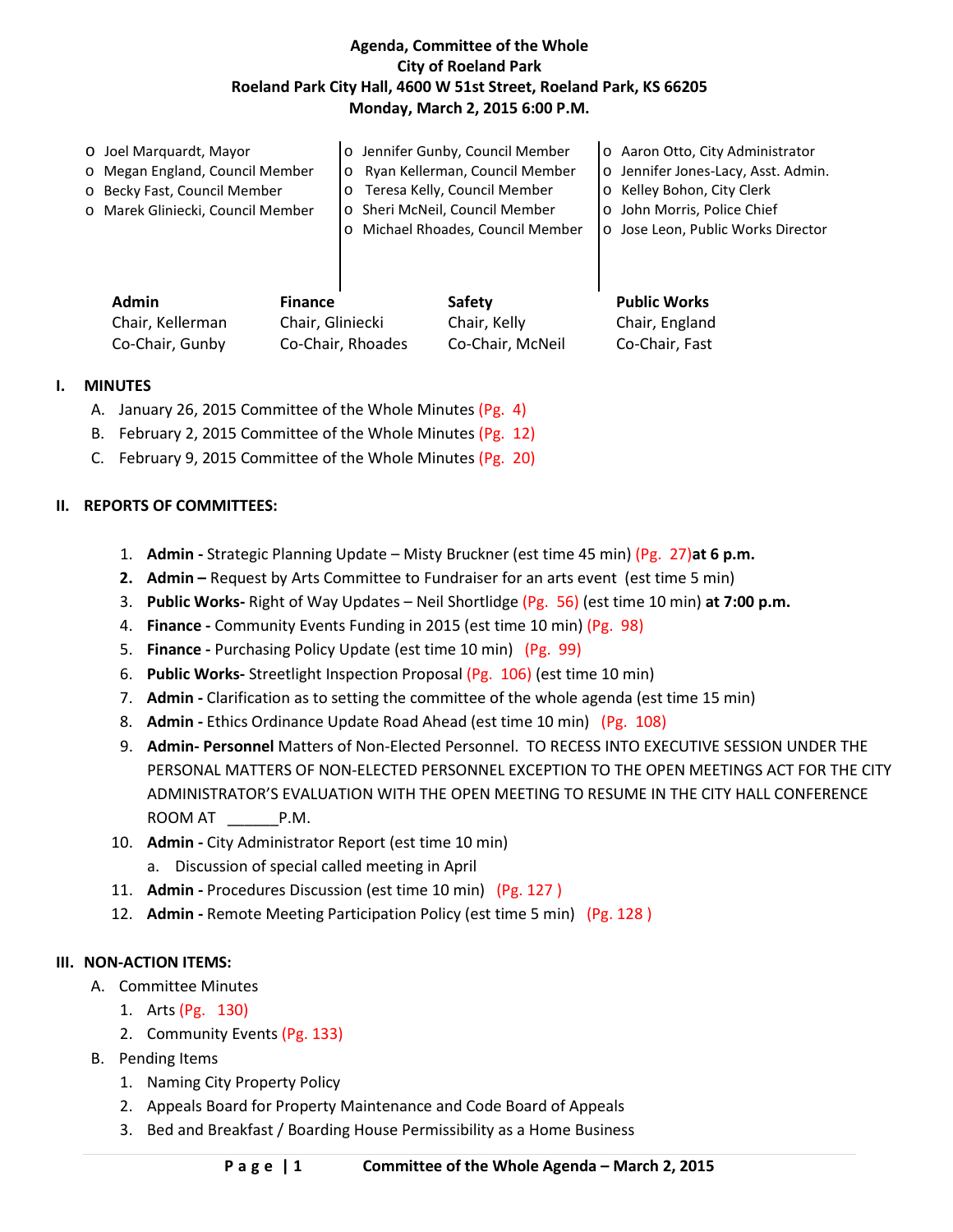- 4. Fee Resolution Update
- 5. Possible modifications to Chapter 16
- 6. E ticketing System
- 7. SMAC BMP Cost Share Program
- 8. December Financials
- 9. First Quarter Public Safety
- 10. Roeland Park Community Center Improvements List
- 11. City Name on Water One Water Tower

### IV. **ADJOURN**

# **Welcome to this meeting of the Committee of the Whole of Roeland Park. Below are the Procedural Rules of the Committee**

The governing body encourages citizen participation in local governance processes. To that end, and in compliance with the Kansas Open meetings Act (KSA 45-215), you are invited to participate in this meeting. The following rules have been established to facilitate the transaction of business during the meeting. Please take a moment to review these rules before the meeting begins.

A. **Audience Decorum.** Members of the audience shall not engage in disorderly or boisterous conduct, including but not limited to; the utterance of loud, obnoxious, threatening, or abusive language; clapping; cheering; whistling; stomping; or any other acts that disturb, disrupt, impede, or otherwise render the orderly conduct of the Committee of the Whole meeting unfeasible. Any member(s) of the audience engaging in such conduct shall, at the discretion of the City Council President (Chair) or a majority of the Council Members, be declared out of order and shall be subject to reprimand and/or removal from the meeting. Please turn off all cellular telephones, pagers and beepers and other noise-making devices or turn them to "silent mode" before the meeting begins.

B. Public Comment Request to Speak Form. The request form's purpose is to have a record for the City Clerk. Members of the public may address the Committee of the Whole at the beginning of an agenda topic; however, no person shall address the Committee of the Whole without first being recognized by the Chair or Committee Chair. Any person wishing to speak at the beginning of an agenda topic, shall first complete a Request to Speak form and submit this form to the City Clerk before discussion begins on that agenda topic.

C. Purpose. The purpose of addressing the Committee of the Whole is to communicate formally with the governing body with a question or comment regarding matters that are on the Committee's agenda.

D. Speaker Decorum. Each person addressing the Committee of the Whole, shall do so in an orderly, respectful, dignified manner and shall not engage in conduct or language that disrupts, disturbs, maligns, upsets, or otherwise impedes the orderly conduct of the committee meeting. Any person, who so disrupts the meeting shall, at the discretion of the City Council President (Chair) or a majority of the Council Members, be declared out of order and shall be subject to reprimand and/or removal from the meeting.

E. Time Limit. In the interest of fairness to other persons wishing to speak and to other individuals or groups having business before the Committee of the Whole, each speaker shall limit comments to two minutes per agenda item. If a large number of people wish to speak, this time may be shortened by the Chair so that the number of persons wishing to speak may be accommodated within the time available.